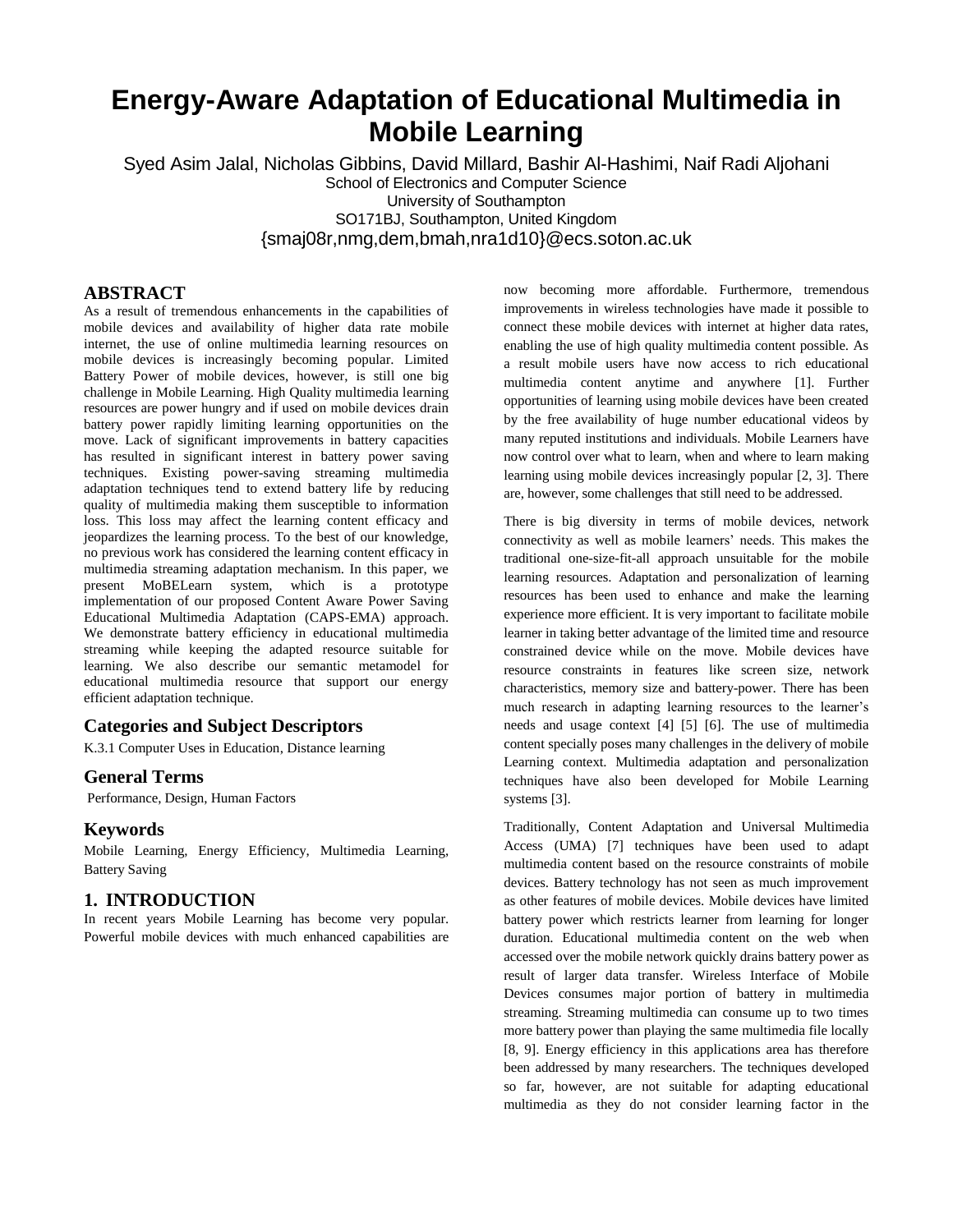adaptation process. It is only recently that Power Saving techniques have been recommended to be integrated in Mobile Learning environments to enable learning experience [\[10,](#page-5-5) [11\]](#page-5-6).

Energy efficient multimedia adaptation techniques tend to degrade multimedia quality in order to extend the battery life [\[12\]](#page-5-7) and are, therefore, based on trade-off between user experience and battery life. Multimedia quality is lowered by reducing the encoding parameters like Frame per second, bitrates, colors and resolution. Reducing quality of educational multimedia resources beyond a certain quality can leave the resource unsuitable for learning due to the loss of crucial quality sensitive information. There is need for energy efficient educational multimedia adaptation techniques that keep multimedia suitable for learning. In our earlier work [\[11\]](#page-5-6), we proposed a Content-aware Power Save Educational Multimedia Adaptation (CAPS-EMA) approach that achieves battery efficiency without risking the learning process.

We present a prototype implementation of our proposed novel CAPS-EMA approach. We show how to ensure maximum battery efficiency in a learning multimedia streaming application on mobile devices while keeping the multimedia useful for learning.

This paper is organized as follow. In Section II we discuss power efficiency in multimedia. In Section III we describe Adaptive Mobile Learning and Battery Efficiency. In Section IV Energy Efficient Educational Multimedia Adaptation has been discussed and in Section V we describe the implementation of MoBELearn System. Finally in section VI we briefly describe our Semantic Multimedia Learning Resource Model.

## **2. POWER EFFICIENCY IN MULTIMEDIA STREAMING**

On one hand advancements in battery capacity has lagged significantly compared to other capabilities of mobile devices [\[13\]](#page-5-8) and on the other hand the power requirements of mobile devices are continuously increasing as mobile devices now come with increased processing capabilities, come with bigger screens and can communicate at higher data rates. Multimedia Streaming is one very power hungry application area. Considerable research has been done to improve battery efficiency while using online multimedia content. Multimedia adaptation techniques achieve power-saving by decreasing the media parameters like Frame per second, resolution, color, bitrates [\[14\]](#page-5-9), [\[9\]](#page-5-4) and changing even the modality of content. The general principle behind these approaches is to reduce the data size of multimedia which reduces the data transfer through wireless interface and results in usage of lesser battery power. A useful survey of Energy efficient techniques for multimedia applications can be found in [\[12\]](#page-5-7).

McMullin et al. introduces a Power Save-based Adaptive Multimedia Delivery (PS-AMy) mechanism [\[15\]](#page-5-10). PS-AMy adapts multimedia streams in order to enable the streaming last longer. This system selects stream quality based on the remaining

battery life and packet loss. Other non-application layer power saving approaches include multimedia network traffic shaping which uses Network Interface Card's Sleep and Awake modes[\[16\]](#page-5-11) [\[17\]](#page-5-12) [\[18\]](#page-5-13) and screen's brightness [\[19\]](#page-5-14) during playback.

The fact that these generic multimedia streaming techniques do not consider learning efficacy of multimedia creates certain problems when used for educational resources. These problems have been discussed in detail in [\[11\]](#page-5-6).

## **3. BATTERY EFFICIENCY AND ADAPTIVE MOBILE LEARNING**

Transforming learning resources in suitable versions in order to be efficiently delivered to meet the diverse needs of learners and mobile devices is a research area that is increasingly attracting a great deal of attention. Adaptive Mobile Learning uses content adaptation and personalization techniques to provide multiple personalized versions of the same learning content [\[20\]](#page-5-15) [\[4\]](#page-4-3). These techniques uses Learner's preferences, knowledge level, learning styles, the learning context (e.g., location, time, current activity, etc.), and hardware resources and constraints including screen size, resolution, processing capacity, memory, software, and network connectivity to personalize learning resources.

Qing Tan in [\[5\]](#page-5-0) Proposes a 5R adaptation framework, the aim of which is to provide a learning resource "at the right time, in the right location, through the right device, providing the right contents to the right learner". [\[21\]](#page-5-16) discusses some issues arising due to the diversity that exists in learning on mobile devices. Over the years, many techniques have been proposed to provide adapted versions of learning resources based on user preferences, devices characteristics and user needs. Some of these techniques can be found in [\[6,](#page-5-1) [22-25\]](#page-5-17).

Battery power constraint is a great challenge for mobile learning. Despite high dependency on battery power little has been done to improve battery efficiency in Mobile Learning Application. Moldovan et al in [\[26\]](#page-5-18) emphasized that power saving techniques should be integrated in multimedia learning systems. Author have shown how multimedia encoding parameters effects battery life, however, focus is on user experience while recommending encoding parameters. The same authors in [\[27\]](#page-5-19) suggest that significant battery power can be saved using their proposed content adaptation solution in Eco-Learn m-learning system. Subjective tests conducted on participants have shown that battery power saving through multimedia quality reduction does not significantly affect learning experience and the learning outcome. Their technique recommends learning multimedia in single uniform quality. Moreover, the learning contents used in experiments were from 20-30 seconds duration. We argue that the recommended quality may be suitable for the selected short segment but there is no evidence that the same quality will remain suitable for entire educational multimedia, which may span up to an hour in most cases now a days.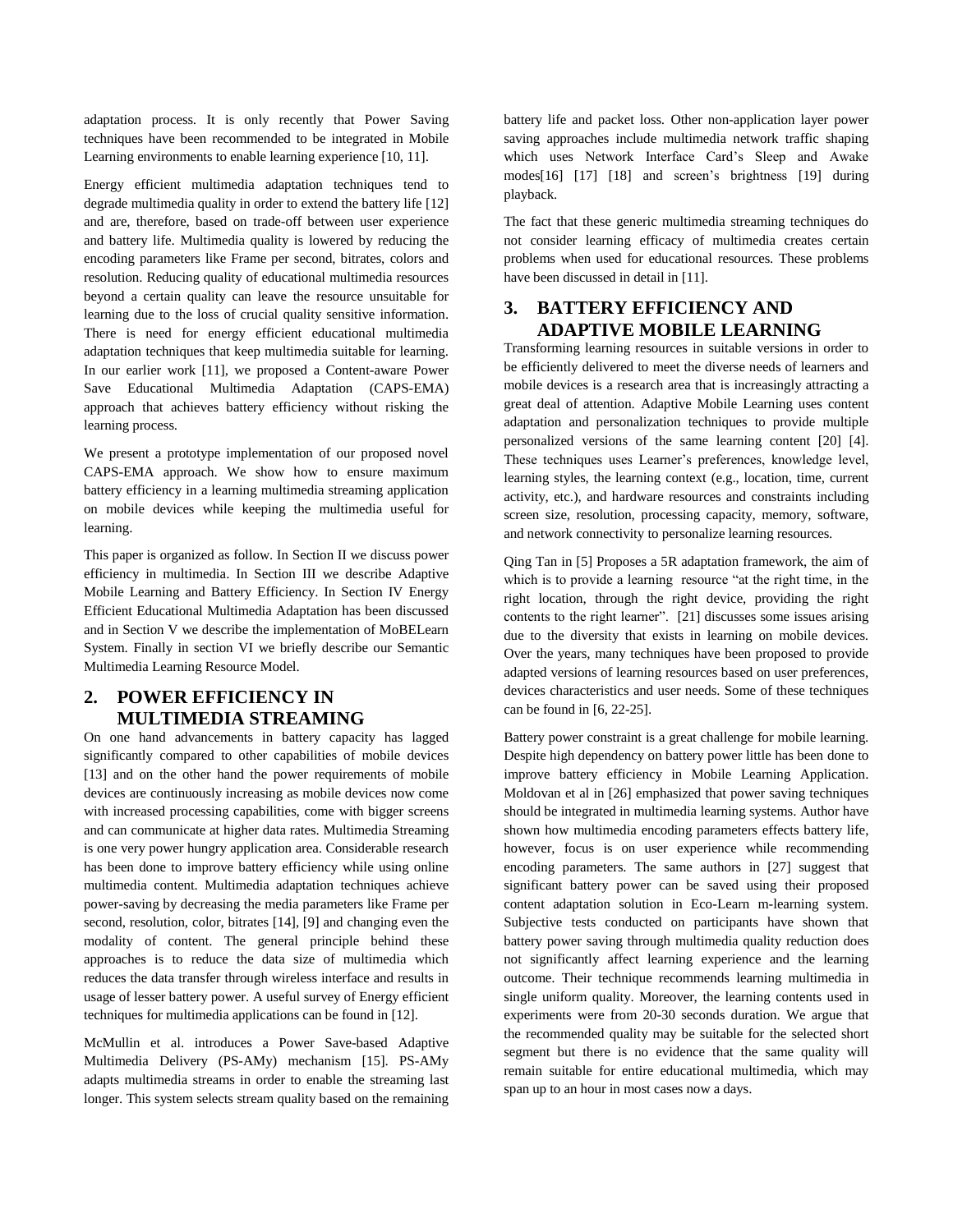Jalal et al in [\[28\]](#page-5-20) have also discusses battery efficiency in mobile learning context. This work, however, is targeted at enabling the discovery of battery efficient version of an adaptive learning resource among many available adaptive contents online.

Moldovan et al in [\[10\]](#page-5-5) gives a detailed survey of methods and techniques that can be used to achieve energy efficiency in mobile learning.

We can see that mobile learning applications for multimedia adaptation rely on existing generic adaptation techniques. These techniques do not consider the learning aspect of multimedia. We, therefore, emphasize on the need of multimedia adaptation techniques specifically developed for educational multimedia that consider the effect of adaptation on learning outcomes. To the best of our knowledge, our approach mentioned in [\[11\]](#page-5-6) is the first one to consider the effect of multimedia adaptation on learning experience as opposed to user experience.

### **4. ENERGY EFFICIENT EDUCATIONAL MULTIMEDIA ADAPTATION**

Based on the identified shorting comings in the existing techniques, we presented a Content-Aware Power-Saving Educational Multimedia Adaptation (CAPS-EMA) mechanism [\[11\]](#page-5-6). This mechanism promises to provide optimum battery efficiency while keeping the adapted content suitable for learning. In this approach the entire multimedia content is fragmented with multiple quality versions. We consider the learning aspect of content in the adaptation by determining minimum acceptable quality for each fragment that will retain the fragment suitable for learning purposes. Then these minimum useful qualities are placed as constraints for respective fragment in metadata. If a fragment of multimedia has quality sensitive visual contents then it will be assigned a higher quality presentation constraint. On the other hand if another fragment of the video does not contain any important visual information at all and all the information is oral then the presentation constraint for such fragment can be audio quality. The idea is to deliver each portion of multimedia at minimum possible energy cost.

This adaptation mechanism is based on the fact that most learning videos present visual information of different details at different temporal point in the multimedia resource. Visual content varies in size, colors, detail and motion. Our proposed approach considers the effect of quality reduction on the visual information that is contained in each temporal fragment, by imposing quality constraints. This makes the minimum video quality requirement variable at different temporal points of multimedia content. A fragment in our solution's context is a portion of multimedia segment in the temporal dimension that has similar minimum presentation quality requirement to effectively achieve the learning aims. The output of our CAPS-EMA approach is a fragmented, multi-quality and multimodal format as show in Figure 1, which compares the output with existing techniques.



**Figure 1: Comparison of Existing and CAPS-EMA [\[11\]](#page-5-6) Approaches**

#### **5. MOBELEARN SYSTEM**

In this section, we present a prototype implementation MoBELearn (MObile Battery Efficient LEARNing) based on the CAPS-EMA approach. Figure 2 describes architecture of the prototype. MoBELearn consists of a Media Store that contains learning multimedia consisting of original high quality videos and their fragments in different quality versions. A subset of the fragmented versions is selected during adaptation and delivered to the user device. In our prototype we have used MP4 and MP3 media. Original videos are manually fragmented and encoded into different versions. It can be a good future research direction to investigate how we can automatically fragment multimedia resource based on similar minimum acceptable qualities and create suitable verisons.



#### **Figure 2: MoBELearn Architecture**

The System Interface component of the system is for user interaction. Learners can specify energy saving preferences and retrieve learning content. The interface component is developed using HTML5, Mobile JQuery and is deployed on Apache Webserver. The Adaptation Process consists of generating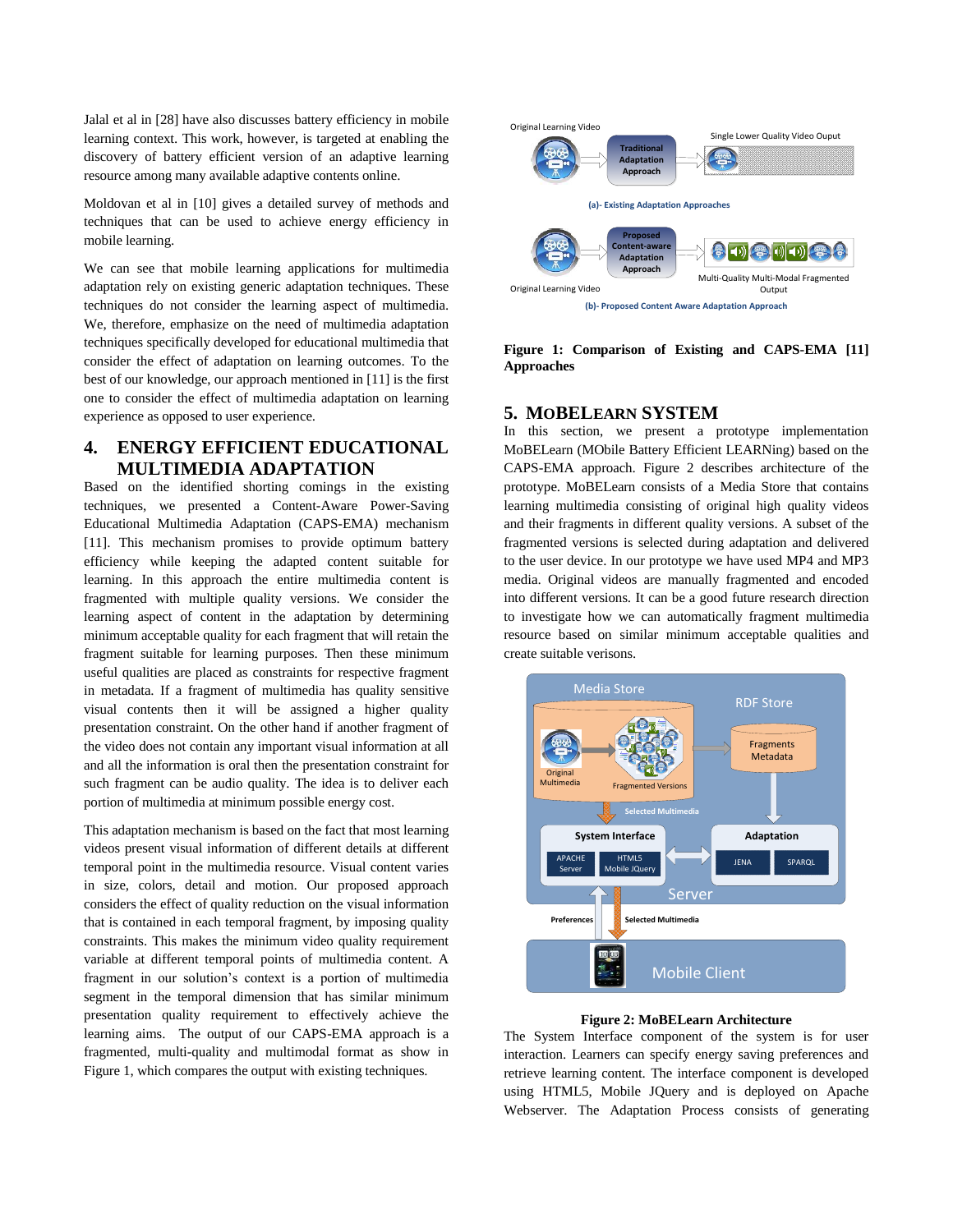SPARQL Query that will be used to retrieve the URLs of appropriate media fragments. Multimedia Metadata component makes major component of our approach. We have implemented the metadata model as Resource Description Framework (RDF) model. The meta-model is explained in section 6.

| $\mathbb{Z}$ $\mathbb{H}$ $\mathbb{H}$ $\mathbb{Z}$ 7:02 PM<br>v.<br>冋<br>myl.ecs.soton.ac.uk:8080<br>C                   | $\mathbb{Z}$ $\blacksquare$ 6:58 PM<br>₩<br>myl.ecs.soton.ac.uk:8080<br>$\overline{\mathbb{E}}$                                                                                                                                                                                                                                                                                                                                                                       |
|---------------------------------------------------------------------------------------------------------------------------|-----------------------------------------------------------------------------------------------------------------------------------------------------------------------------------------------------------------------------------------------------------------------------------------------------------------------------------------------------------------------------------------------------------------------------------------------------------------------|
| <b>Mobile Battery Efficient</b><br><b>Learning (MOBELearn)</b>                                                            | <b>Mobile Battery Efficient</b><br><b>Learning (MOBELearn)</b>                                                                                                                                                                                                                                                                                                                                                                                                        |
| Test Video: Structure of Atom                                                                                             | Test Video: Structure of Atom                                                                                                                                                                                                                                                                                                                                                                                                                                         |
| <b>Select Battery Power Saving Level</b>                                                                                  | <b>Select Battery Power Saving Level</b>                                                                                                                                                                                                                                                                                                                                                                                                                              |
|                                                                                                                           |                                                                                                                                                                                                                                                                                                                                                                                                                                                                       |
| <b>View Learning Content</b>                                                                                              | <b>View Learning Content</b>                                                                                                                                                                                                                                                                                                                                                                                                                                          |
| This option will offer no battery efficiency.<br>You will receive entire video as a Single High<br><b>Quality Video</b> . | This option will save Maximum approx. 76 %<br>battery power in data transfer<br>Learning Video Content will be displayed in<br>fragments. Content will be delievered in Lowest<br>Acceptable Quality for delivering video content<br>except where fragments require high, medium<br>or low quality video for conveying learning<br>information correctly. The minimum<br>acceptable quality will vary from fragment to<br>fragment and it can be Audio where possible |

Figure 3: MoBELearn Interface

Figure 3, shows the user interface of the MoBELearn system. A Slide-Bar is used to allow user to specify her energy efficiency preferences. Each option in the slide-bar provides a brief feedback about the corresponding adapted Learning Resource. For example, user preference in the left screenshot will result in no battery saving, in which case, user device will be provided the original high quality video as one continuous fragment. In the right screenshot, user preference for maximum battery efficiency is selected. This will result in each fragment being delivered in its minimum acceptable quality for learning achieving maximum possible battery energy efficiency. It shows approximately 76% energy saving can be achieved during wireless data transfer. This efficiency value in our prototype has been computed beforehand for these options using PowerTutor android app [\[29\]](#page-5-21) . It is important to note that we are not interested exactly in the values of energy consumption (in Joules) as the exact values vary in different cases and is affected by several other factors including, type of wireless technology (GSM, 3G, LTE, WiFi), carriers properties and strength of wireless signals [\[9\]](#page-5-4). Various battery consumption models have been proposed to measure energy expenses in terms of data transfer. Battery consumption model could be used to approximately compute battery consumption and determine efficiency. These models are based on data size of the transfer.

In our test case we used an openly available sample learning video titled "Structure of Atom" from Derek Owens's YouTube channel. We fragmented, created versions and created metadata. Quality constraints were determined after observing the content.



Figure 4: Screenshots of the prototype System

Figure 4 shows a sample adapted output of preferences in Figure 3. Figure 4(Left) shows fragment being delivered in Audio quality while in Figure 4 (Right) Screenshot display fragment 5 in a very low quality version.

This low Quality Version been shown along the original version in figure 7 to see the difference. We can see that the difference Video on the left has bitrate of 124 kbps, 30 Frames per Second and stereo audio quality while the video fragment on the right has bitrate of 39.1 kbps, 5 frames per second and Mono audio quality. We can see that energy saving would be further greater if the original video quality of bitrates higher than 124 kbps is used which is very normal these days.



**Figure 5: Comparison of Original and Adapted Content**

# **6. MULTIMEDIA LEARNING RESOURCE MODEL**

This adaptation approach is based on fragments' metadata. We have developed RDF based Fragmented Educational Multimedia Resource Ontology Model (FEMROM) to enable adaptation. Figure 6, shows FEMROM model. In this model, a *LearningResource (*Multimedia Learning Resource*)* is made of up of many *ResourceFragments*. *LearningResource* has common data properties like *dc:identifier*, *dc:creater, dc:subject*. To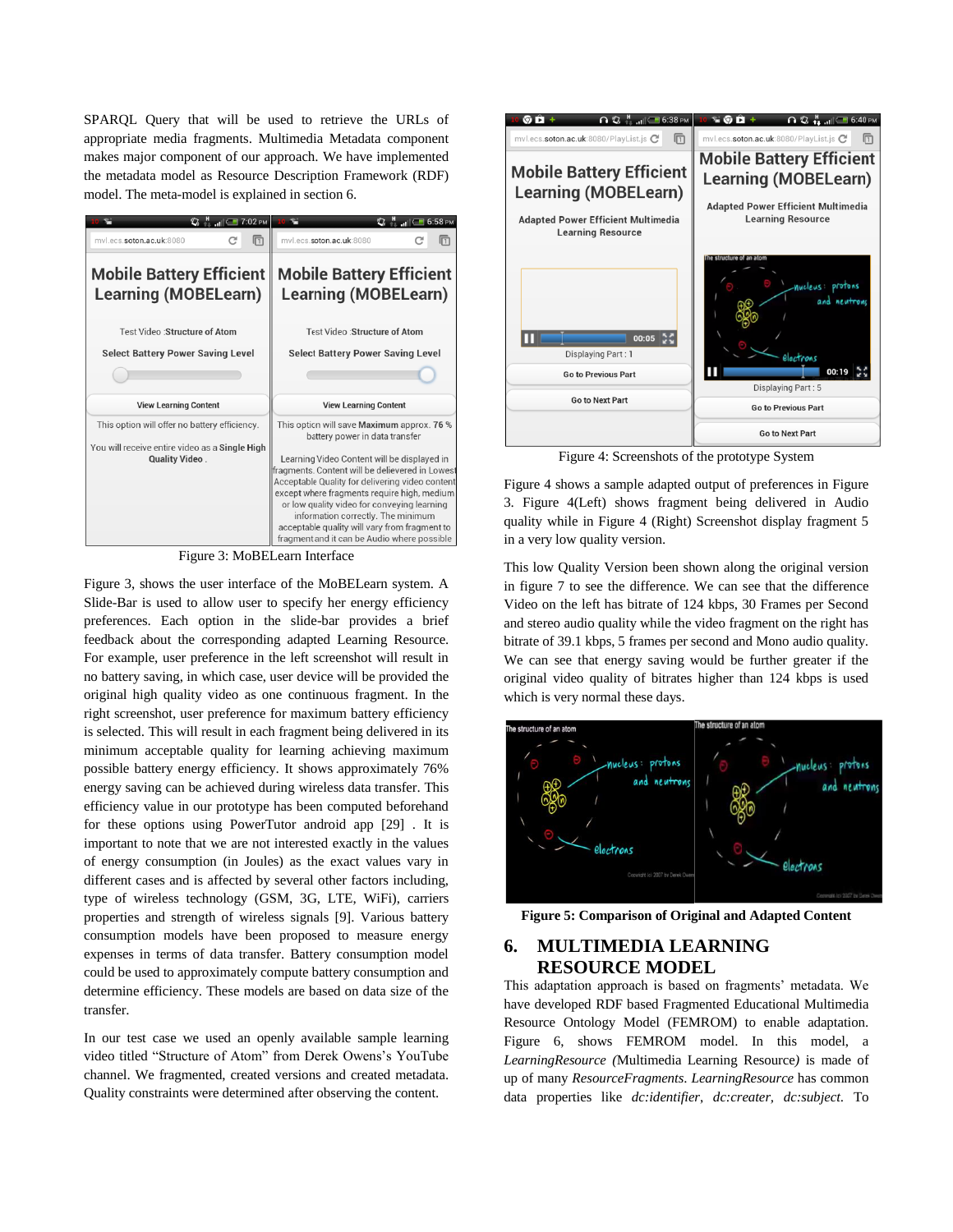represent the order of fragment in the entire resource we have data property of fragment order number (*FragOrderNum*). Each *ResourceFragments* has *Importance* property to represent the degree of importance or usefulness of the fragment. This property can help in skipping the optional fragments to achieve further energy efficiency. As we discussed, each Fragment has a minimum acceptable quality that will keep the fragment learnable, this is achieved using *hasPresentationConstraints* object property that associates the *QualityLevel* constraints to *ResourceFragments*. Each *ResourceFragment* has many *FragmentVersions* using *hasFragmentVersions*. Each *FragmentVersion* has different *QualityLevel* and *Modality*. Each *FragmentVersion* has a separate identifier (URL), one of these version URLs will be selected for each fragment during the adaptation process. The exact quality parameters for each *QualityLevel* are represented by *PresentationFeatures*, which contains attributes like bitrate, Resolution and FPS (frame per Second).



**Figure 6: Educational Multimedia Metamodel**

The actual Adaptation process happens at the level of selection of the fragments and their versions. This selection is done on the basis of the user preferences (User Model) about the extent of desired power efficiency and the metadata. User Preference is converted into a SPARQL query which queries RDF store to retrieve URLs of the multimedia fragments. URLs of fragments are delivered to HTML 5 video player in learner's mobile device as a playlist using MobileJQuery. On Android devices the HTML 5 Video Player has auto-play feature disabled. As a result of this, in our current implementation, learner has to click on the each media fragment to start playing, which is a user experience (UX) concern.

In Figure 7, we show a sample SPARQL query that selects Multimedia media fragments in the minimum acceptable quality to achieve maximum energy efficiency.

| "PREFIX dc: <http: 1.1="" dc="" elements="" purl.org=""></http:> "+<br>"PREFIX rdf: <http: 02="" 1999="" 22-rdf-syntax-ns#="" www.w3.org=""> "+</http:> |
|---------------------------------------------------------------------------------------------------------------------------------------------------------|
| "PREFIX acm: <http: 1.1="" elements="" www.fragmentmodel.com=""></http:> "+                                                                             |
| "SELECT DISTINCT ?FragVerId WHERE { "+                                                                                                                  |
| "?LR dc:identifier ?ResId.FILTER regex( ?ResId,\""+ contURL+"\", \"i\")."+                                                                              |
| "?LR acm:hasFragment ?LRFrag. "+                                                                                                                        |
| "?LRFrag acm:hasPresentationConstraints ?pConstraint."+                                                                                                 |
| "?pConstraint acm:qualityNum ?pConstQNum. "+                                                                                                            |
| "?LRFrag acm:hasFragmentVersion ?FragVer. "+                                                                                                            |
| "?FragVer acm:size ?size."+                                                                                                                             |
| "?FragVer dc:identifier ?FragVerId. "+                                                                                                                  |
| "?FragVer acm:hasQuality ?Quality. "+                                                                                                                   |
| " ?Quality acm:qualityNum ?QN. FILTER("+                                                                                                                |
| "?QN = IF (?pConstQNum < "+quality+", ?pConstQNum, "+quality+")). " +                                                                                   |
| " } ORDER BY ASC(?FragVerId) ";                                                                                                                         |

**Figure 7: Example SPARQL Query**

We have made provision in our meta-model to design a system that can offer further energy efficiency by selecting only the most important media fragments and exclude fragment that are not relevant to the user existing knowledge level or contain optional explanations.

# **7. CONCLUSION**

We presented an implementation of our proposed novel energy efficient adaptation technique to support battery efficiency in emerging area of mobile learning. The fundamental idea is that educational effectiveness of learning multimedia should be considered in power-saving multimedia adaptation process. We presented MoBELearn system, which adapts entire multimedia resource on fragment by fragment basis considering presentation constraints on each fragment, offering many advantages over existing adaptation techniques that deliver adapted multimedia in a single uniform quality. We ensure that maximum possible battery efficiency is achieved without negatively affecting the learning process. We also presented our semantic educational multimedia learning resource model that supports our prototype system, which is implemented in RDF.

## **REFERENCES**

- <span id="page-4-0"></span>1. Cheung, S.K., *A study on the use of mobile devices for distance learning*, in *Hybrid Learning*2012, Springer. p. 89- 98.
- <span id="page-4-1"></span>2. Bradley, C., et al., *Design and development of multimedia learning objects for mobile phones.* Mobile learning: Transforming the delivery of education and training, 2009: p. 157-182.
- <span id="page-4-2"></span>3. Moldovan, A.N. and C.H. Muntean. *Towards personalised and adaptive multimedia in m-learning systems*. in *World Conference on E-Learning in Corporate, Government, Healthcare, and Higher Education*. 2011.
- <span id="page-4-3"></span>4. Sampson, D. and P. Zervas, *Context-Aware Adaptive and Personalized Mobile Learning Systems*, in *Ubiquitous and Mobile Learning in the Digital Age*, D.G. Sampson, et al., Editors. 2013, Springer New York. p. 3-17.